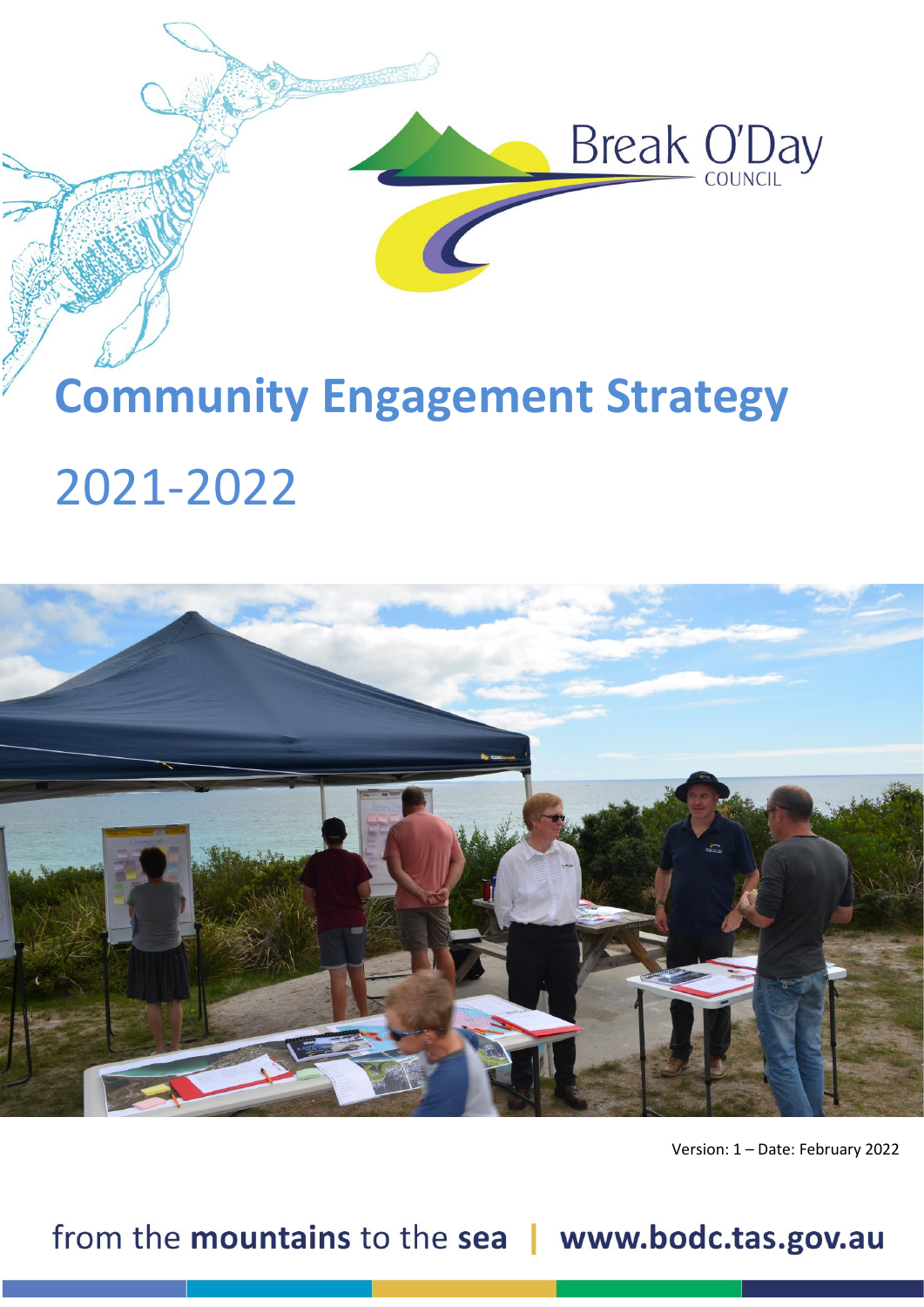This document has been specifically drafted for use by the Break O'Day Council and the Break O'Day Community, August 2021.

Disclaimer:

Every reasonable effort has been made to ensure that this document is correct at the time of issue. Break O'Day Council disclaims all liability in respect of the consequences of anything done or omitted.

#### **Legislative Requirements:**

The Tasmanian Government is currently formulating a new Local Government Act and whilst the prescription within the legislation is still unknown, the proposed Reform Directions have been communicated.

*#17 – All Councils will develop and adopt a community engagement strategy*

*Councils will develop a Community Engagement Strategy after each election, in collaboration with their communities. The Community Engagement Strategy will inform how councils will engage, involves, consult and inform their communities on plans, projects and policies. Councils will be required to follow their Community Engagement Strategy when engaging communities on their Strategic Plan in determining their service delivery priorities and when setting their budget (including rating decisions).*

*#18 – Removing prescriptive consultation requirements*

*Councils will have broadened capacity to engage with their communities in accordance with their Community Engagement Strategy. Wherever possible, prescriptive requirements to provide reports and information in a specified way, such as by post, will be removed. Some specific consultation requirements will be maintained where necessary to protect the rights of the community and councils.*

(Review of the Local Government Legislative Framework – Approved Reforms, 9 June 2020, pg4).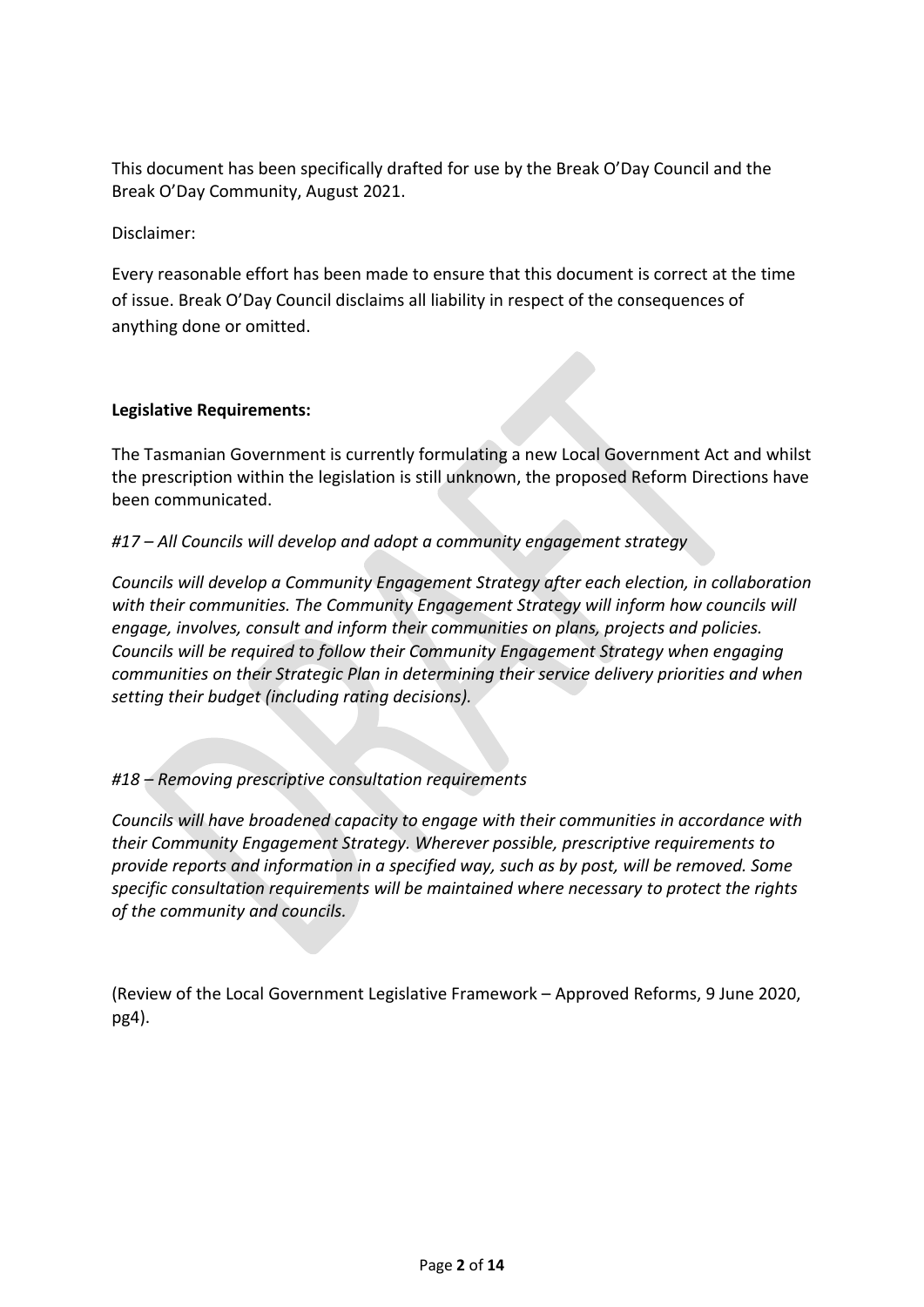# **Contents**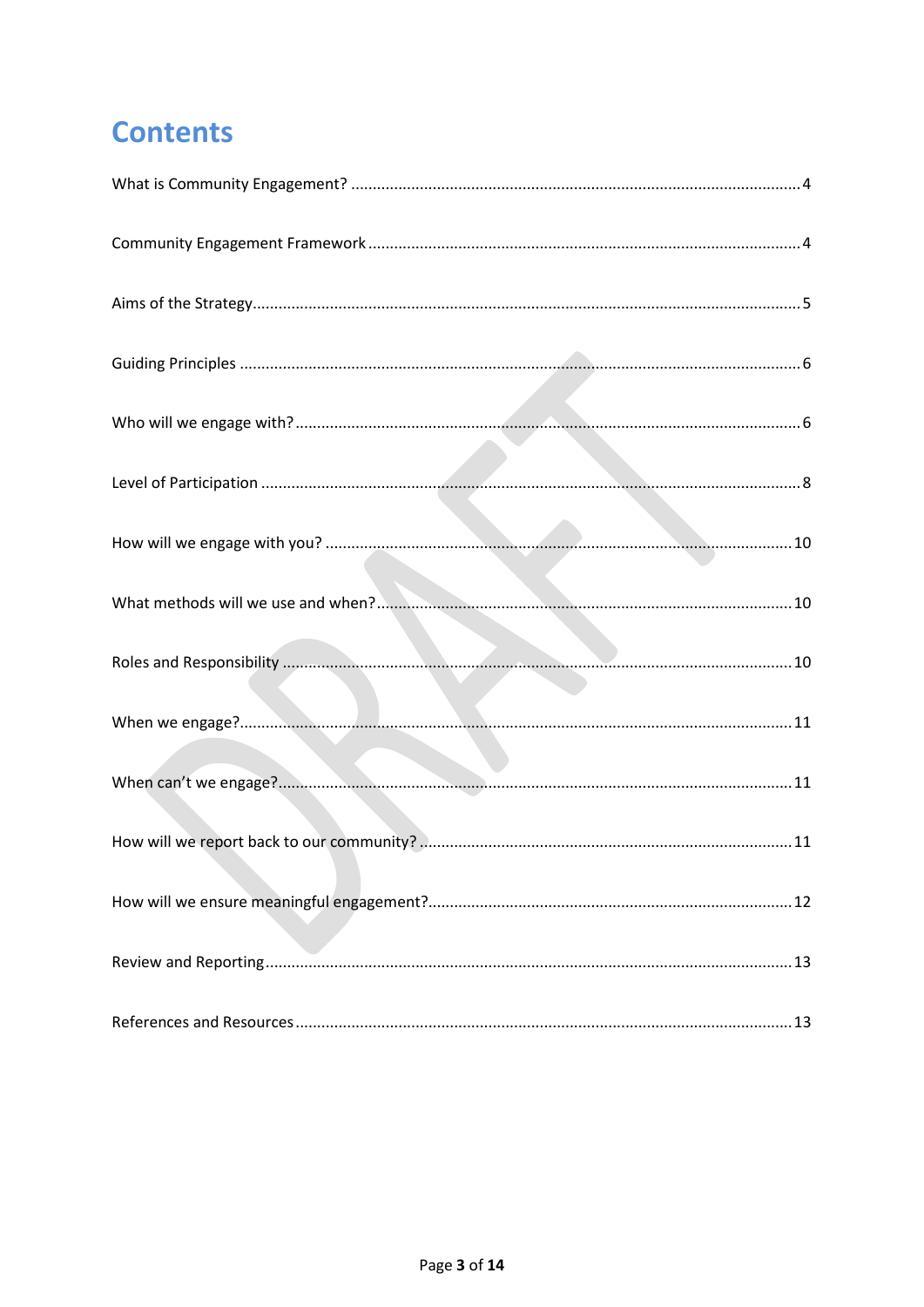# <span id="page-3-0"></span>**What is Community Engagement?**

Community Engagement in Local Government is a planned, two-way process. It ensures individuals, stakeholders and community groups are informed of Council activities and have the opportunity to participate in the decisionmaking processes of Council on issues that affect them. Community engagement enriches project outcomes and ensures that Council decisions reflect the views of community.

# **Why do we have a Community Engagement Strategy?**

To increase the participation of our community in the activities and decisions of Council. To ensure our community feel included in the decision-making process and that Council decisions reflect the views and sentiment of the community.

### <span id="page-3-1"></span>**Community Engagement Framework**

The Framework consists of this Strategy and an Implementation Guide for our staff. Our Framework is based on the [International Association for Public](https://www.iap2.org.au/)  [Participation \(IAP2\).](https://www.iap2.org.au/)

<span id="page-3-2"></span>Our Community Engagement Strategy is a living document that outlines a consistent approach for how we engage across all areas of Council with our community.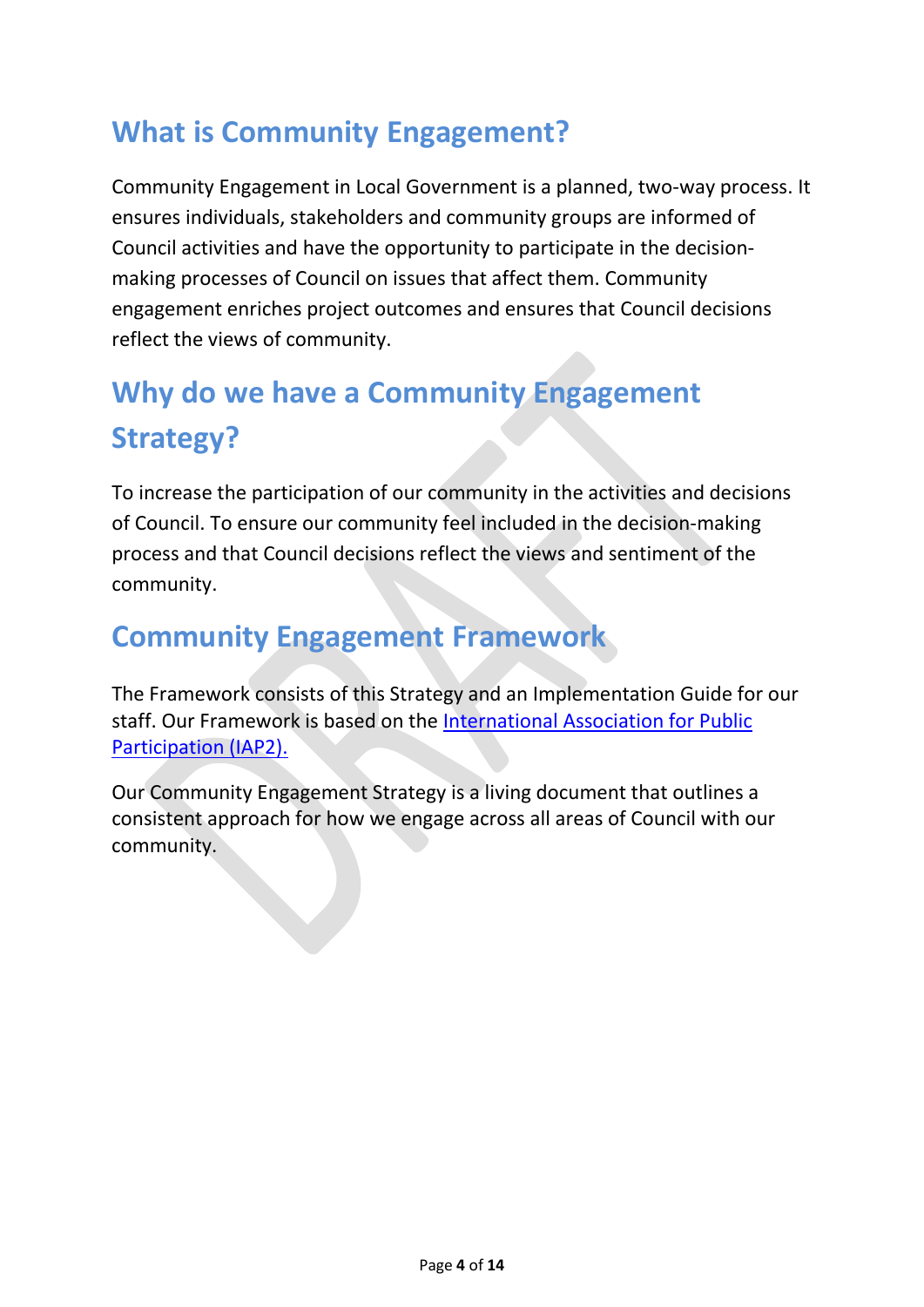# **Aims of the Strategy**

We aim to better inform and involve the community on matters, considerations, innovations and projects that impact them. To make sure members of our community are heard and their views considered as part of Council's decision-making process.

We are committed to continuous improvement and will strive for best practice approaches at all times. Our Community Engagement Strategy will be an evolving document taking into consideration new communication technology, lessons learned, and our changing community demographics and needs.

### **Aim 1. Inclusion and Accessibility**

We will use a variety of communication methods and endeavor to provide everyone the opportunity to participate.

### **Aim 2. Transparency and Accountability**

Provide fairness, transparency and accountability for council decision-making processes that help create a thriving community where everyone feels safe, welcome and connected.

### **Aim 3. Integrity and Respect**

Everyone understands the role and value of community engagement, and Council's engagement processes are consistent and understood.

### **Aim 4. Open and Honest Communication**

A clear and consistent approach to community engagement ensures people can participate in issues and projects relevant to them and can contribute to the decision-making process where appropriate.

### **Aim 5. Best Practice**

Council recognise and implement the most appropriate engagement method according to the matter or project and community context.

Staff have access to tools and resources to perform best practice community engagement, to provide a consistent approach to report back to community.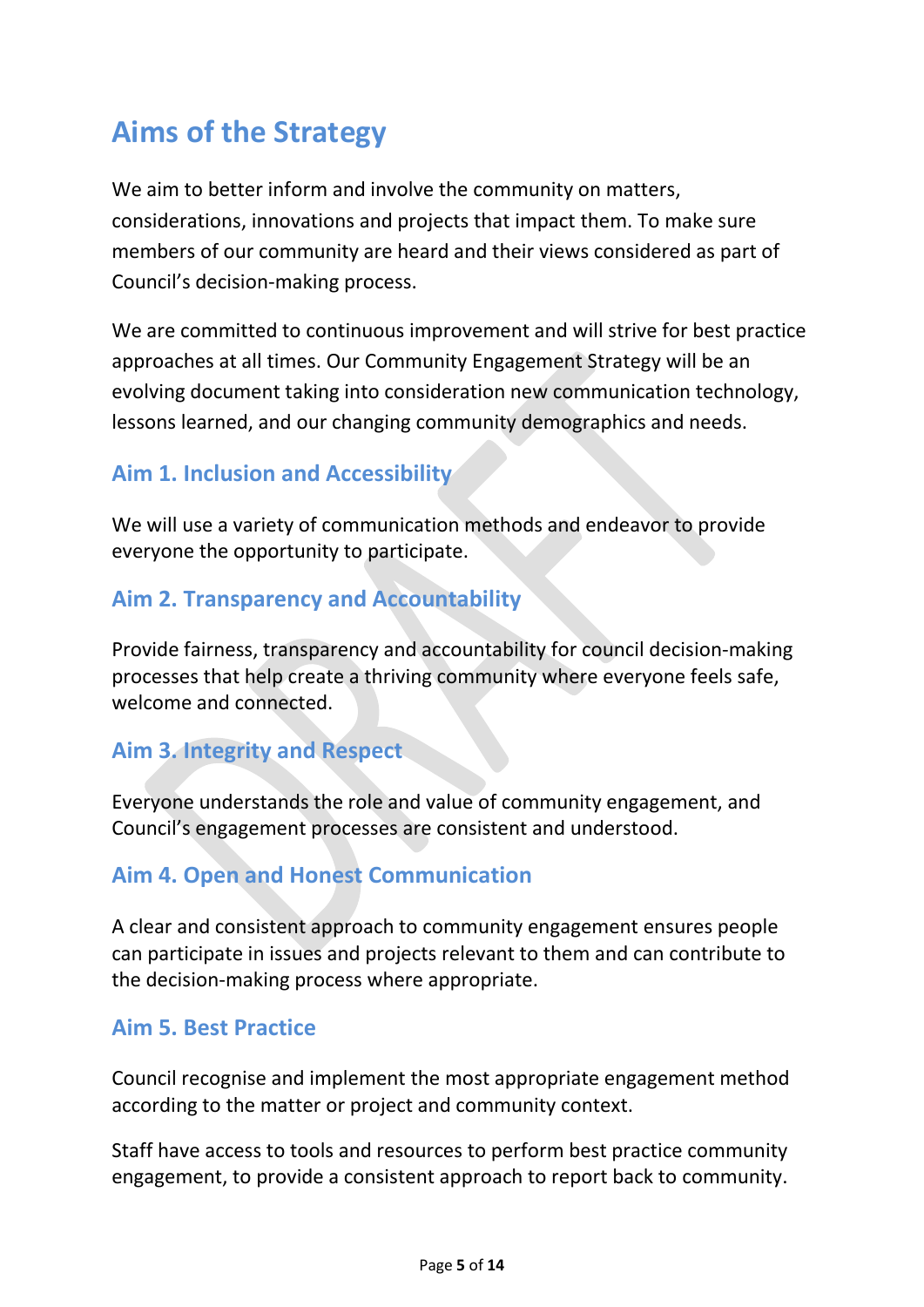## <span id="page-5-0"></span>**Guiding Principles**

**Be Clear** – We will be clear about WHAT, WHO and HOW we engage, and how this will affect our decision-making.

**Be Educated** – We will seek to understand the different perspectives in our community; and do our best to help our community understand the topics and projects of interest to them.

**Be Timely** – We will strive to give the community as much chance as possible to participate.

**Be Inclusive** – We will use different methods to ensure our engagement is accessible to everyone. We will do our best to provide our community with all the information they need to be part of meaningful consultation.

**Be Meaningful** – We will strive to identify and engage with people, groups and organisations in our community who have a specific interest, or will be affected by a decision and provide participation opportunities that people value.

**Be Transparent and Accountable** – We will be honest with our community about the scope and constraints of participation opportunities. We will make engagement data available to the public where possible, and explain how this information influenced decision-making.

### <span id="page-5-1"></span>**Who will we engage with?**

Some of the things we will ask ourselves when determining who we will engage with include:

- **Who will be directly affected/impacted by this (topic)?**
- **Who has involvement in the (topic)?**
- **Who can influence the outcome of this project/issue?**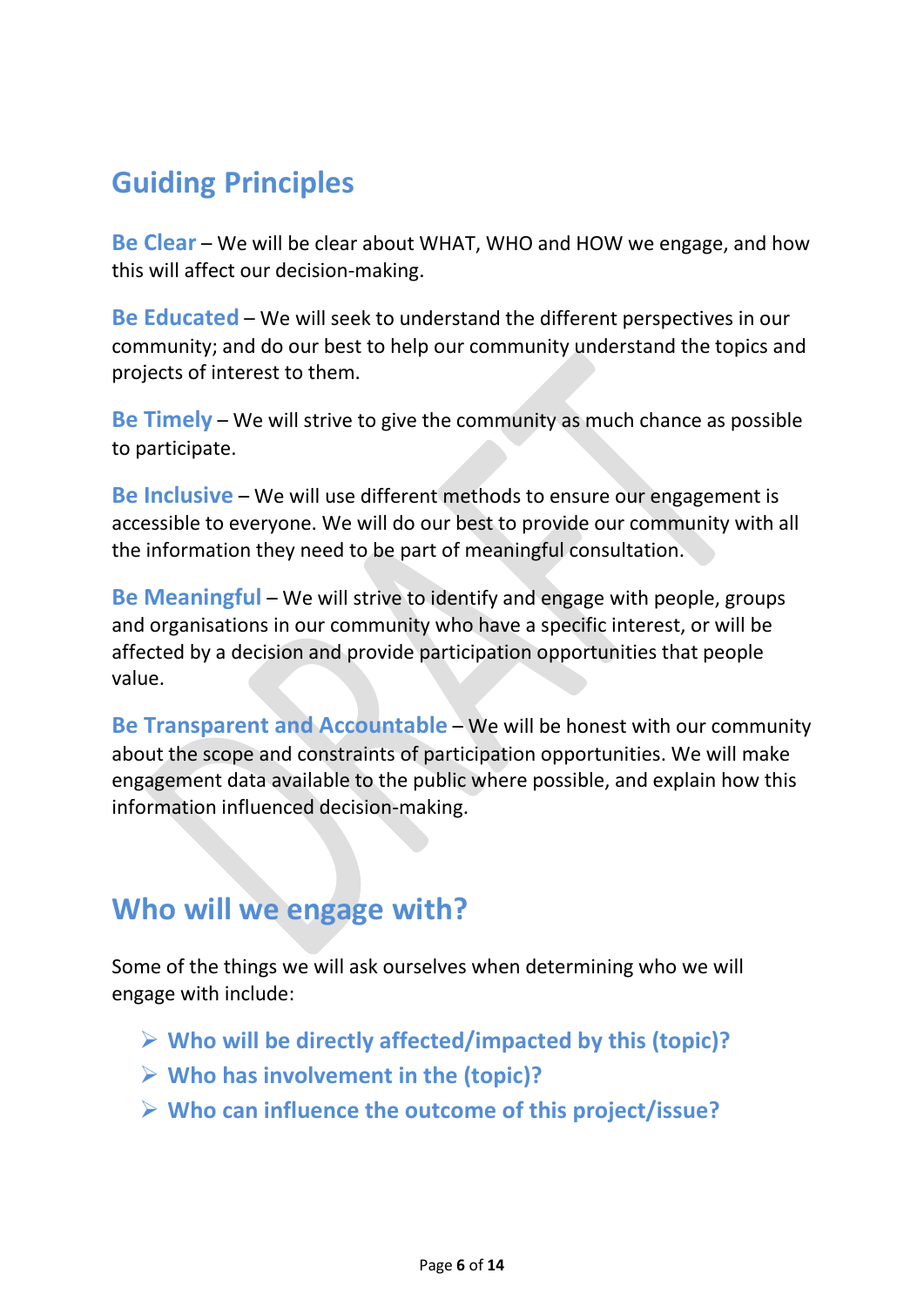### **How will we engage with you?**

Council will adopt an inclusive and accessible approach to our community engagement. We will consider the community needs and capacity, and the type of matter or project when we make choices about the most appropriate form of engagement.

We recognise the increasing capacity and accessibility of technology as a communication tool but we understand that there are many ways to engage with our community and not everyone has access to, or uses, technology. We will preference digital technologies to communicate with our community where appropriate. We will always complement digital methods with nondigital methods to ensure participation is accessible and preference non-digital methods where and when appropriate.

### **How you can engage with us**

Council welcomes community input, feedback and insight and there are number of ways you can engage with us.

Aside from making sure you have your say when we open up community engagement, there are a range of ways you can share your thoughts with us.

#### **Customer Service Request Form**

Access the Customer Service Request Form on our website under My Council/Customer Feedback. You can also call the office on 6376 7900 or email [admin@bodc.tas.gov.au](mailto:admin@bodc.tas.gov.au) who can help you with your request.

#### **Write to Us**

You can write a letter to the General Manager. That way we can hear your feedback in your own words. This can be emailed to [admin@bodc.tas.gov.au](mailto:admin@bodc.tas.gov.au), dropped in to the mailbox outside our office or mailed in.

#### **Visit Us in Person**

Drop in to the office between 9am 5pm Monday to Friday (excluding public holidays) and speak to our friendly staff.

#### **Speak to a Councillor**

Councillors are elected to represent the views of the community. Part of their role includes listening to and raising the concerns of the community with Council.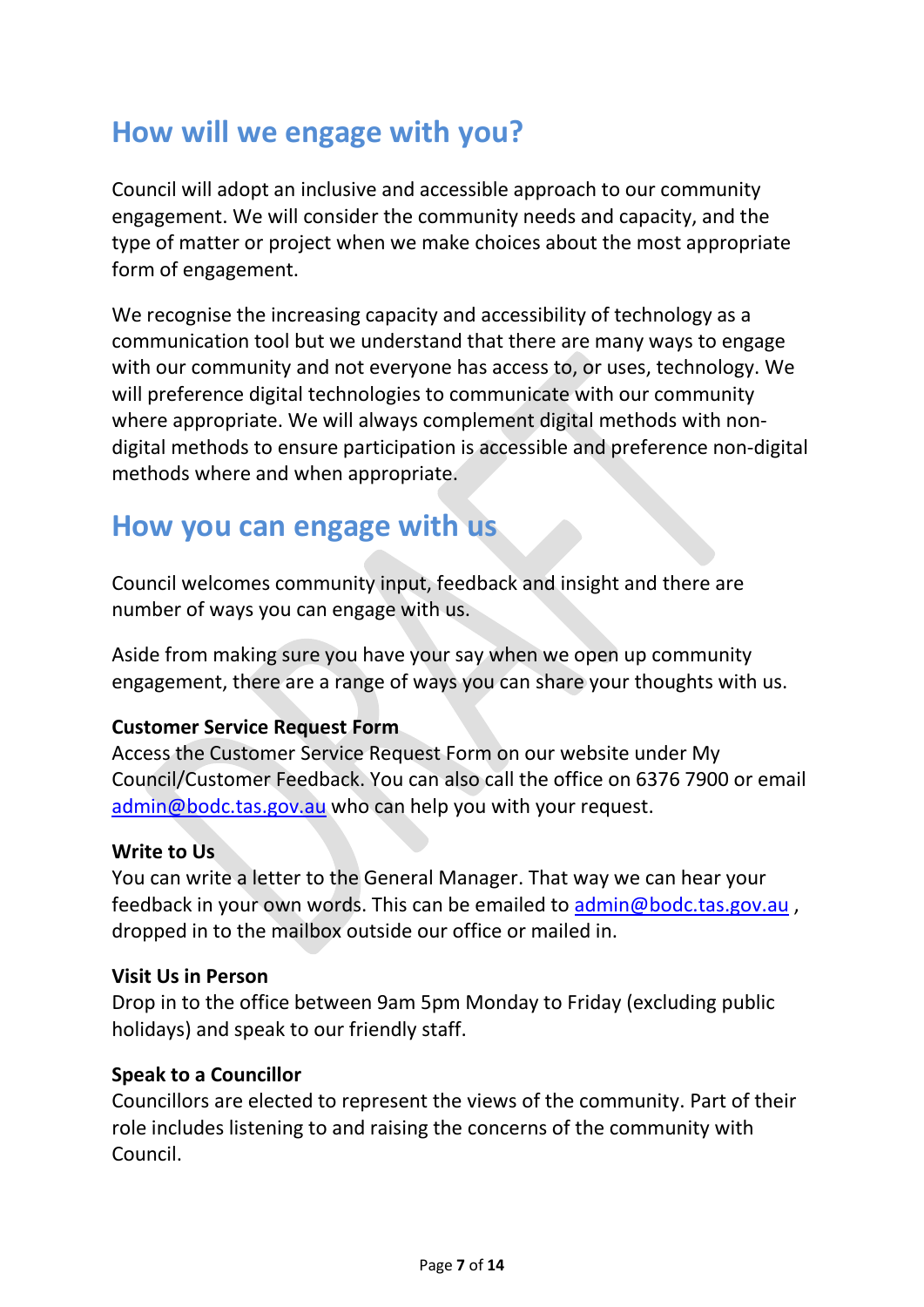#### **Council Meetings**

Everyone is welcome to attend and ask questions at Council meetings. You can find meeting times and information on our website.

#### **Petitions**

You can put together a valid petition to present at a Council meeting. There is information on our website on how to ensure your petition is valid and can be considered by Council.

More information on having your Feedback heard can be found on our website under My Council/Customer Feedback.

<span id="page-7-0"></span>

The IAP2 Spectrum for Public Participation is an internationally recognised tool used in the Local Government Sector. The spectrum identifies five levels of increasing participation.

The level of community participation in decision-making will depend on the issue / project. For example, Community Engagement may comprise of INFORMING the community of activities and decisions of Council. At other times, when Council is seeking community input, we may CONSULT or INVOLVE. When the community can take the lead on a topic, we will use methods that foster COLLABORATION or EMPOWERMENT.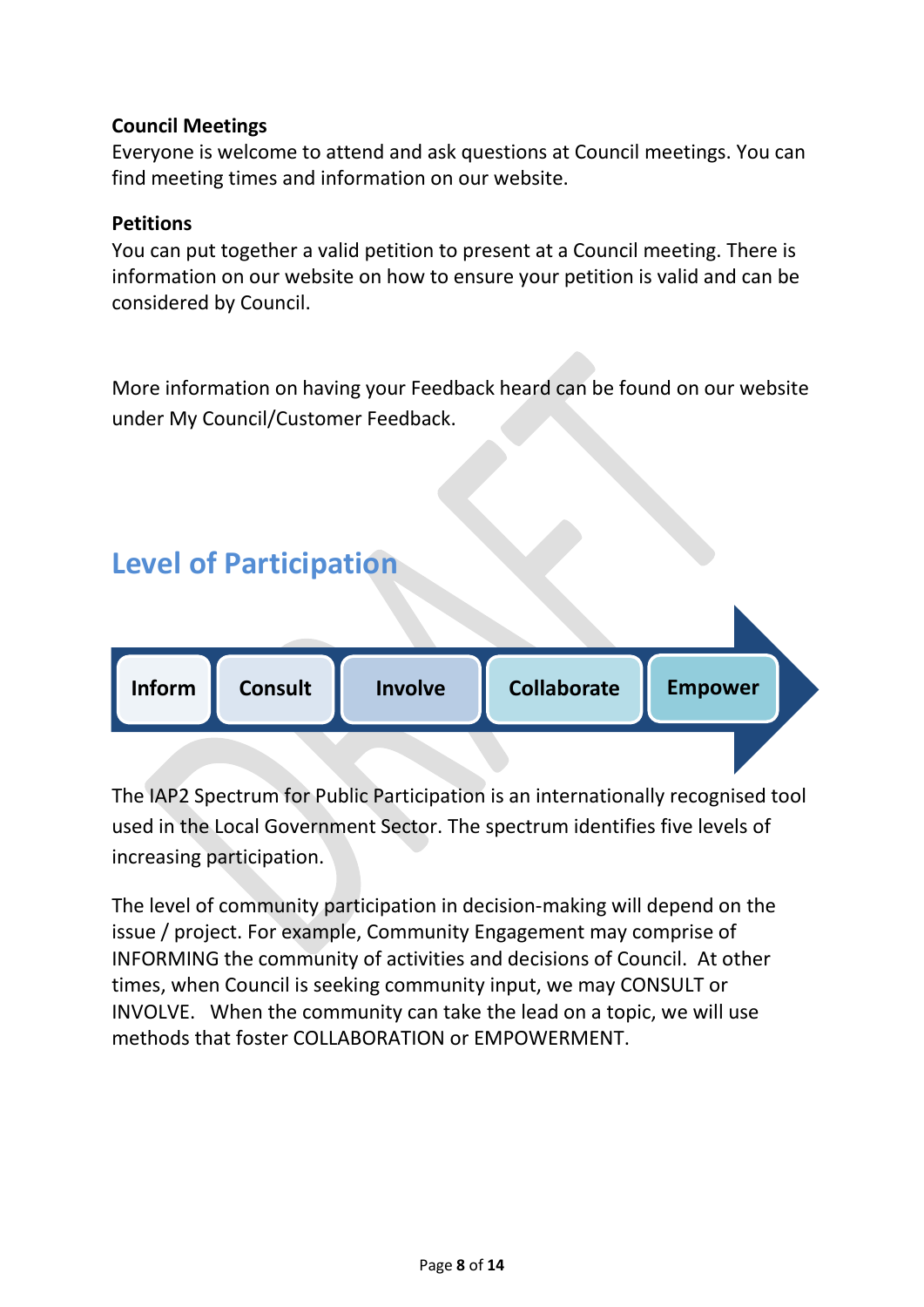### **Increasing Participation in Decision-Making – (IAP2)**

|               | <b>Inform</b>                                                                                   | <b>Consult</b>                                                                    | <b>Involve</b>                                                                                            | <b>Collaborate</b>                                                                   | <b>Empower</b>                                                                                |
|---------------|-------------------------------------------------------------------------------------------------|-----------------------------------------------------------------------------------|-----------------------------------------------------------------------------------------------------------|--------------------------------------------------------------------------------------|-----------------------------------------------------------------------------------------------|
| <b>INTENT</b> | Keep people<br>informed about the<br>things that matter to<br>them.                             | Listen, consult and<br>engage with our<br>community and<br>individuals.           | Work with people to<br>ensure their<br>concerns and<br>aspirations inform<br>decision-making.             | <b>Build and maintain</b><br>strong relationships<br>to achieve better<br>outcomes.  | Support and facilitate<br>a thriving community.                                               |
| PROMISE       | Share information to<br>community through<br>effective methods<br>tailored to the<br>situation. | Invite input.<br>Consider and<br>represent our<br>community.<br>Provide feedback. | Support and enable<br>people to directly<br>share their concerns<br>and aspirations.<br>Provide feedback. | Foster partnerships<br>with community to<br>share processes and<br>responsibilities. | Foster and support<br>community<br>leadership and<br>responsibility for our<br>shared future. |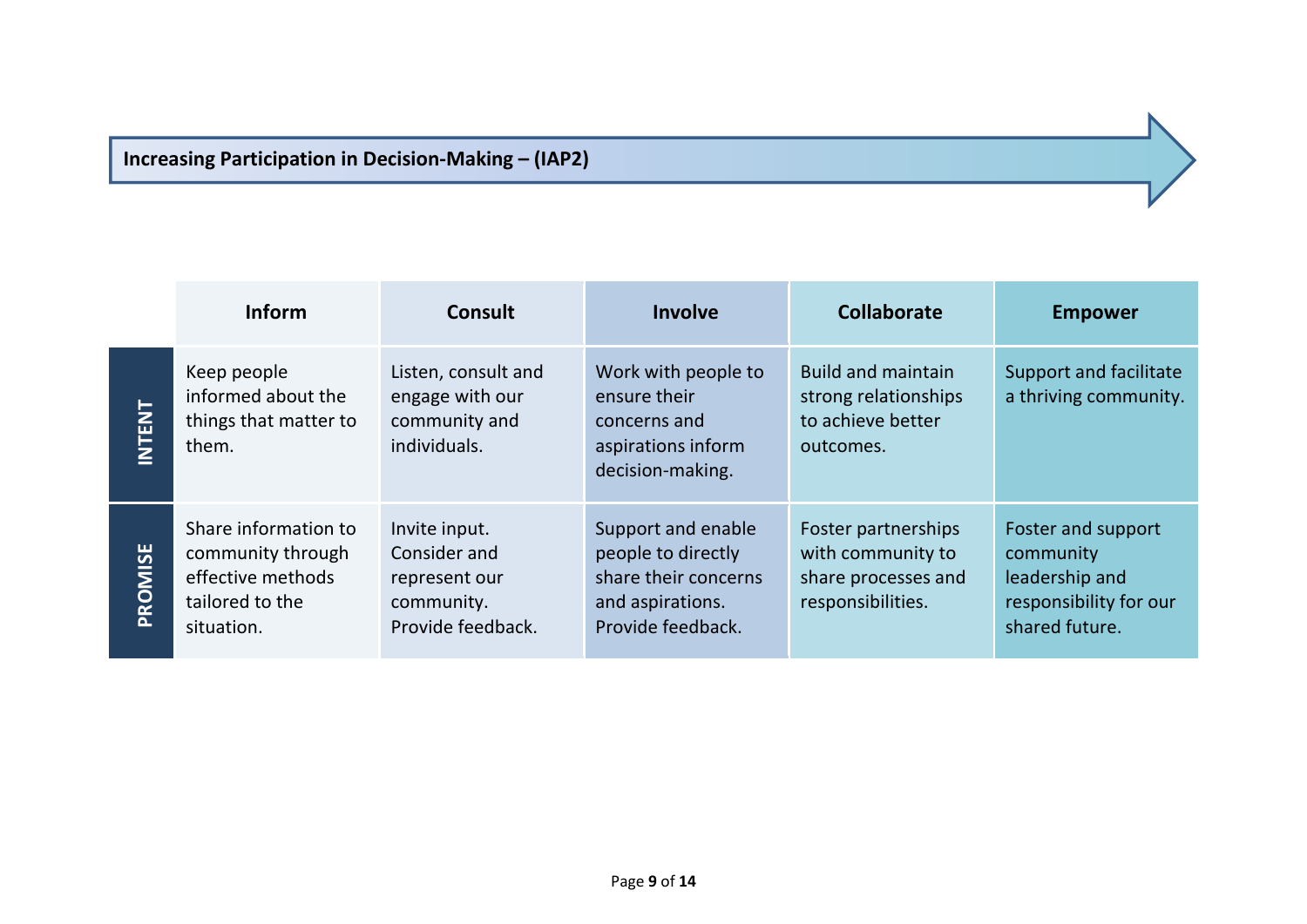### <span id="page-9-1"></span><span id="page-9-0"></span>**What methods will we use and when?**

Each project or issue is unique and we recognize that the needs and aspirations of our community change over time. We will use the IAP2 Spectrum to guide our level of engagement and use the most suitable methods, tools and approaches to meet the level of engagement to our best capability.

| <b>IAP2 Level</b> | Suitable methods                                                                                                                           |  |  |
|-------------------|--------------------------------------------------------------------------------------------------------------------------------------------|--|--|
| <b>Inform</b>     | Web page, social media, newsletter, media (TV, radio, newspaper), direct email and<br>community noticeboard.                               |  |  |
| Consult           | Online and hard-copy survey including the availability to do them over the counter at<br>reception, community meetings or drop-in sessions |  |  |
| Involve           | Community workshops and/or online forums.                                                                                                  |  |  |
| Collaborate       | Establishment of Working Group/Advisory Committee, online forum supported by Council.                                                      |  |  |
| <b>Empower</b>    | Community lead action group/committee communicating with Council.                                                                          |  |  |

### <span id="page-9-2"></span>**Roles and Responsibility**

Community engagement is the responsibility of all Council service areas, teams and employees.

Council is elected to make decisions on behalf of the community for the benefit of the whole community.

<span id="page-9-3"></span>The Council seeks to take account of the views, needs, issues and aspirations expressed by the community through the engagement process and to balance these with other influences such as budgetary and legislative constraints to make informed decisions.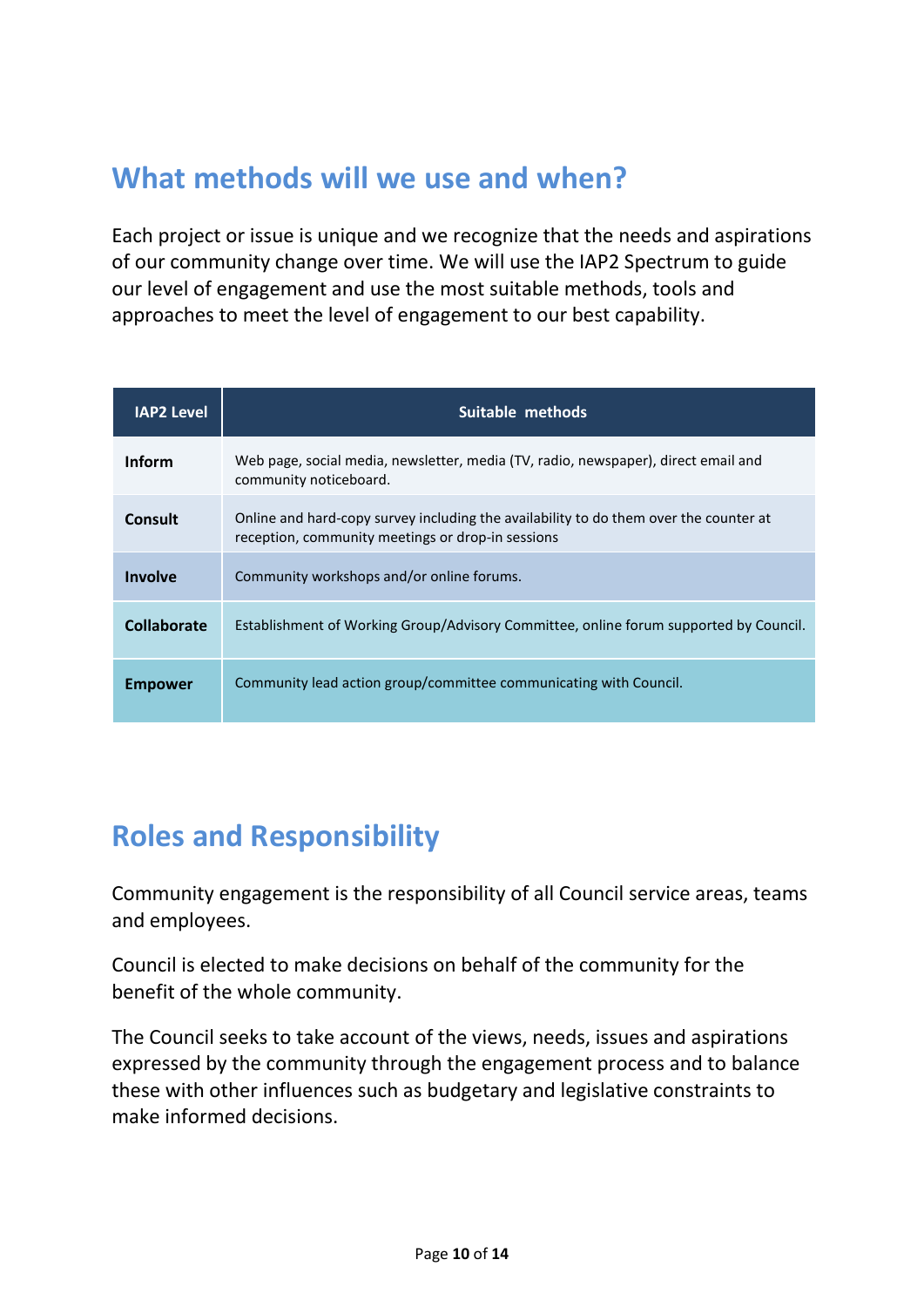### **When can we engage?**

- $\checkmark$  On projects or issues of significant community interest for example the Annual Plan, Financial Budgets and Annual Report
- $\checkmark$  When a Council decision could have significant impact on the community or a stakeholder group
- $\checkmark$  When there is an opportunity to involve the community in decisions relating to the nature, scope, design or delivery of a project or initiative
- $\checkmark$  When an outcome involves a change in services or infrastructure provided by Council
- $\checkmark$  When Council has a statutory, legislative or regulatory requirement

### <span id="page-10-0"></span>**When can't we engage?**

- ✘ When an immediate response is required, such as in an emergency situation
- ✘ When a decision must be made because of legal or safety requirements
- ✘ When the activity is considered "business as usual" and there is no new information to consider
- ✘ When community input would not influence a decision
- ✘ When timeframes and direction from other levels of government do not allow for meaningful engagement

### <span id="page-10-1"></span>**How will we report back to our community?**

Part of our commitment to our community is that we will report back with the results of our engagement and how this information influenced a decision.

We will compile results from our consultation into a report that will be made available on our website. We will promote reports through different digital and non-digital methods. Reporting back does not apply to the INFORM level of the IAP2 spectrum.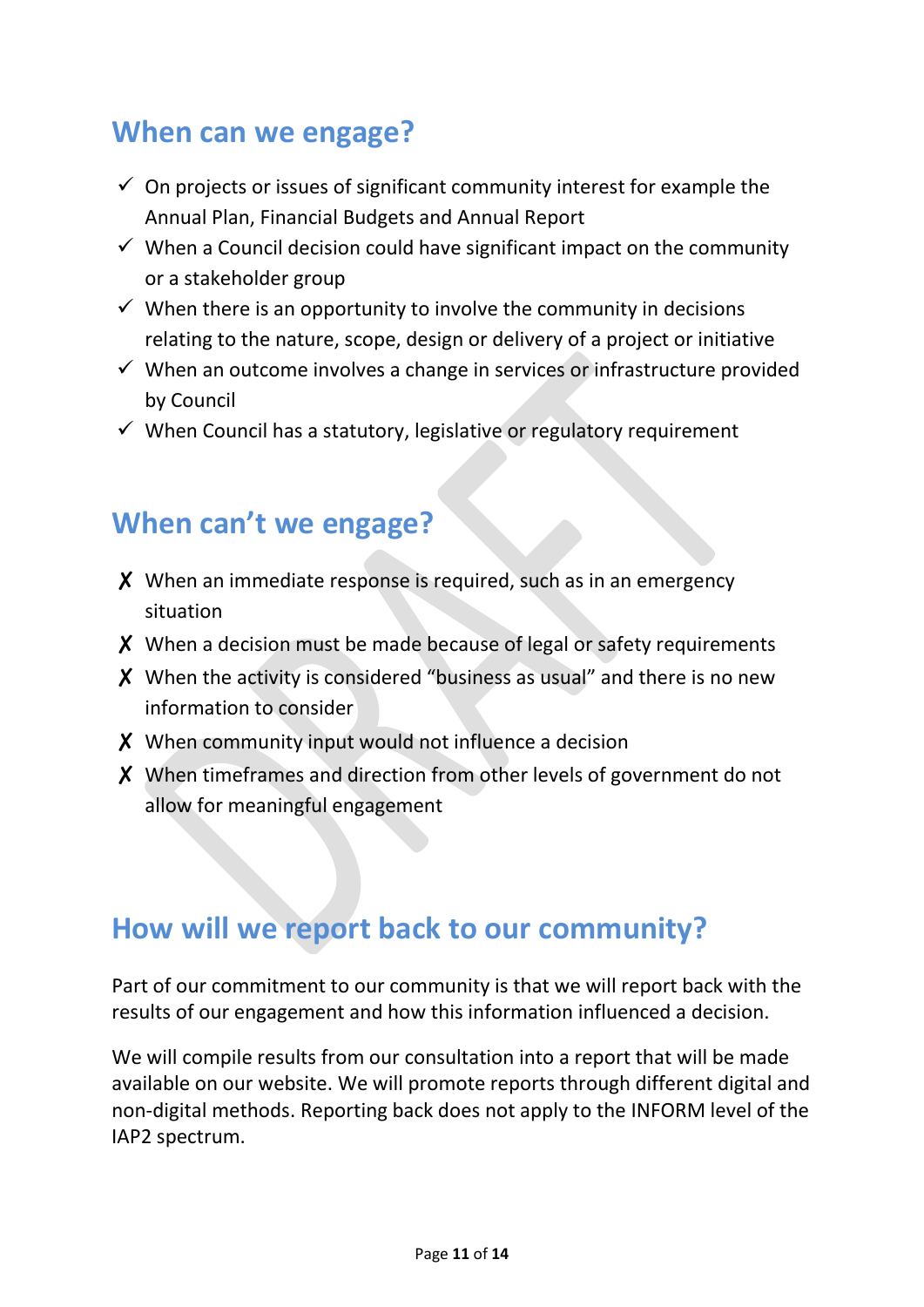### <span id="page-11-0"></span>**How will we ensure meaningful engagement?**

Feedback and evaluation of our engagement process is essential to ensure that our Community Engagement is meaningful. We will adopt a formal internal process to ensure we review our engagement practices. We will consider, among other things:

- $\triangleright$  Was our process inclusive and accessible?
- $\triangleright$  Did we talk to the right people?
- $\triangleright$  Did we ask the right questions?
- $\triangleright$  Was the timing right?
- $\triangleright$  Was the information easy to understand?
- $\triangleright$  What worked well and what didn't?
- $\triangleright$  Did we have the right resources?
- $\triangleright$  What feedback did we receive from the community about the consultation?
- $\triangleright$  What learnings are there for next time?

A copy of our Community Engagement procedures and policies can be found on our website if you would like more detail.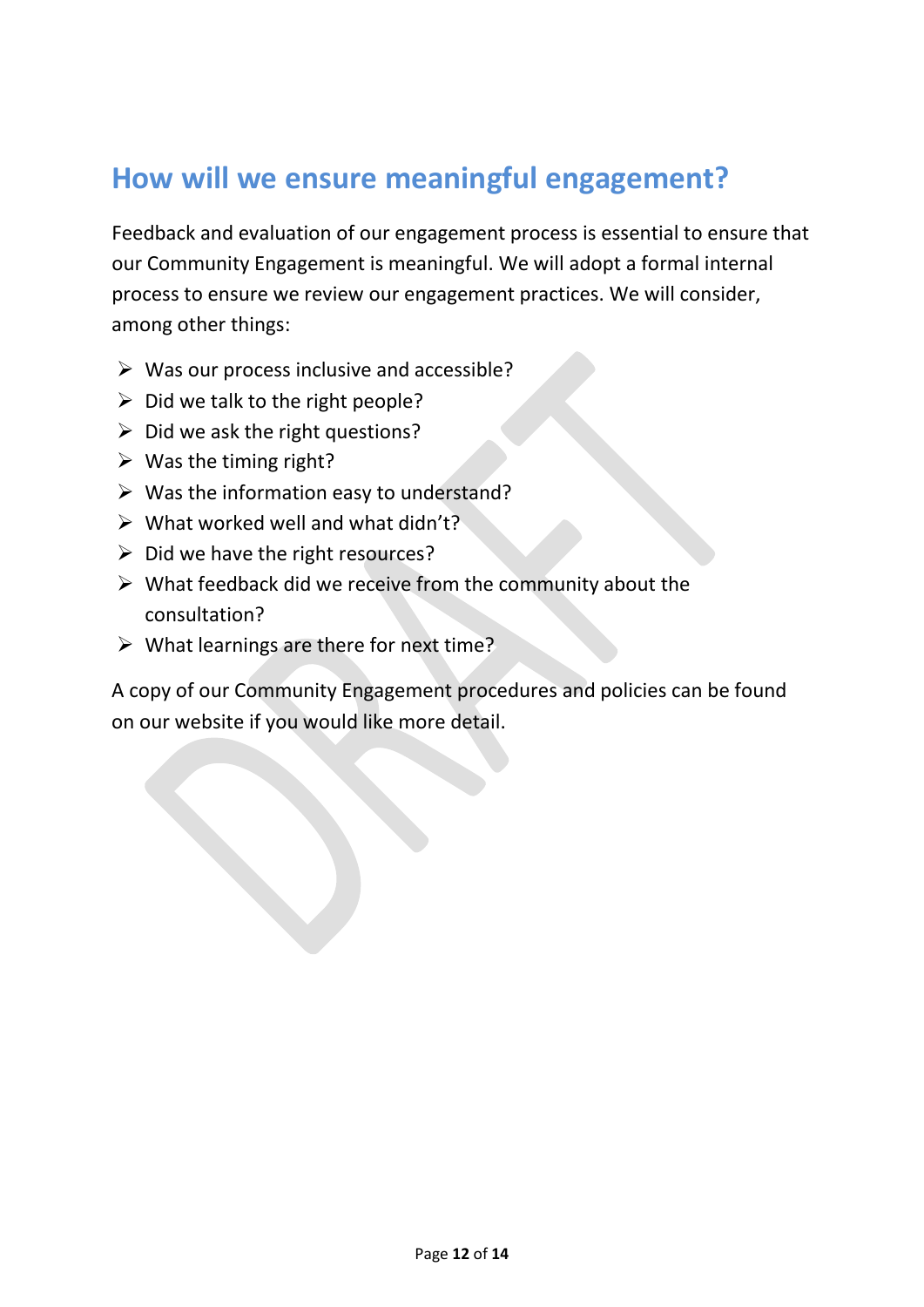# <span id="page-12-0"></span>**Review and Reporting**

The Communications Coordinator will oversee the management of the Community Engagement Framework.

Each department manager of Council is responsible for developing their own Engagement Plans based on this framework.

Engagement Plans are developed with the Communication Coordinator to ensure alignment with this framework.

The Community Engagement Strategy will be a living document and we will strive for best practice by reviewing each community engagement process so learnings and improvements can be included in the strategy.

We will review the Strategy and Process in entirety each Local Government election year.

We will include in our Annual Report a summary of our Engagement Activities.

### <span id="page-12-1"></span>**References and Resources**

Available on our website, [www.bodc.tas.gov.au](http://www.bodc.tas.gov.au/)

Break O'Day Council's 10 year Strategic Plan 2017 – 2027

- Break O'Day Council's Community Engagement Policy
- Break O'Day Council's Community Implementation Guide
- Break O'Day Council's Communication Strategy